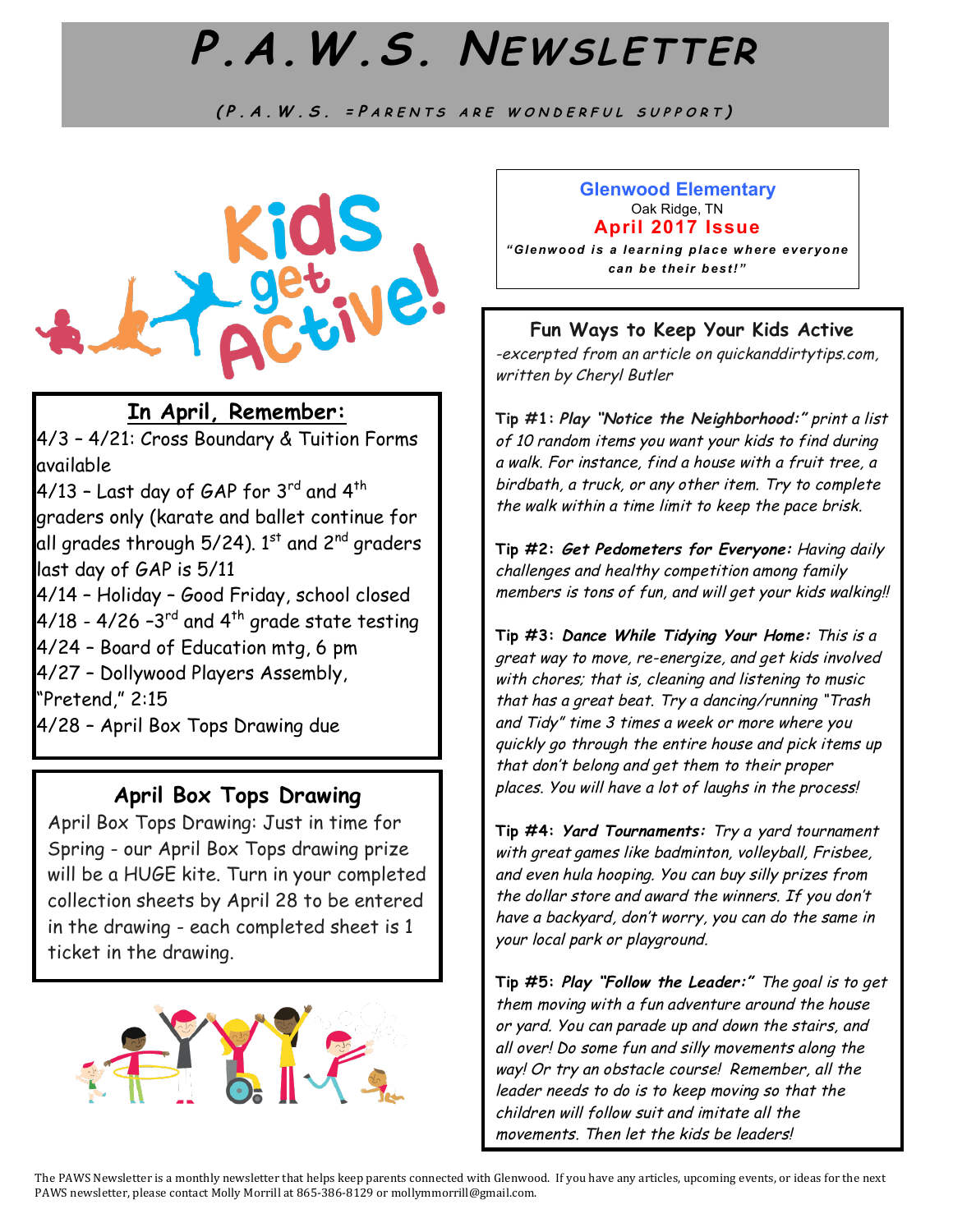### PAWS Newsletter experience of the Page 2

## **Ongoing Volunteer Opportunities**

- **Help Teachers:** For those interested in helping do some copying, gluing, laminating, etc. for the teachers, we will meet in the teacher workroom  $(2^{nd}$  floor) every Monday beginning at 8:15am. Don't forget to check in at the office first!
- **Take Pictures:** Please take pictures at any school events and submit them for the yearbook to ptoglenwood@yahoo.com.



## **Next PTO Meeting**

**The next PTO Meeting is Thursday, May 18th at 6:00 PM, in the School Library.**

**Important: we will elect new board members at this meeting. If you are interested in getting involved and running for a position, please contact Sandy Pelletier at: ptoglenwood@yahoo.com**

**Childcare will be provided and refreshments served – hope you can join us!!**

## **A Big Thank You to Mega Party Volunteers!!**

The PTO would like to thank both Glenwood staff and parents who volunteered for the Mega Party. It was a fun day and could not have happened without all of you!

## **Teacher Appreciation Week**

Teacher Appreciation Week is May 1-5!!! This is a great time for your kids to express how much their teachers mean to them! Some great ideas include writing a letter of thanks, drawing a special picture, or bringing a flower they picked from your yard!

## **Your PTO Board Members**

**President:** Sandy Pelletier

**Vice President**: Jennifer Menefee

**Treasurer**: Jenna Miller-Rejman

**Secretary: Molly Morrill** 

## *Keep in touch!*

- Email: ptoglenwood@yahoo.com
- Facebook: Join us on Facebook/GlenwoodPTO!
- Text: Sign Up for the PTO's new text service so you can stay up to date on events, deadlines and volunteer opportunities. Text @spellet to 81010 to join.

The PAWS Newsletter is a monthly newsletter that helps keep parents connected with Glenwood. If you have any articles, upcoming events, or ideas for the next PAWS newsletter, please contact Molly Morrill at 865-386-8129 or mollymmorrill@gmail.com.